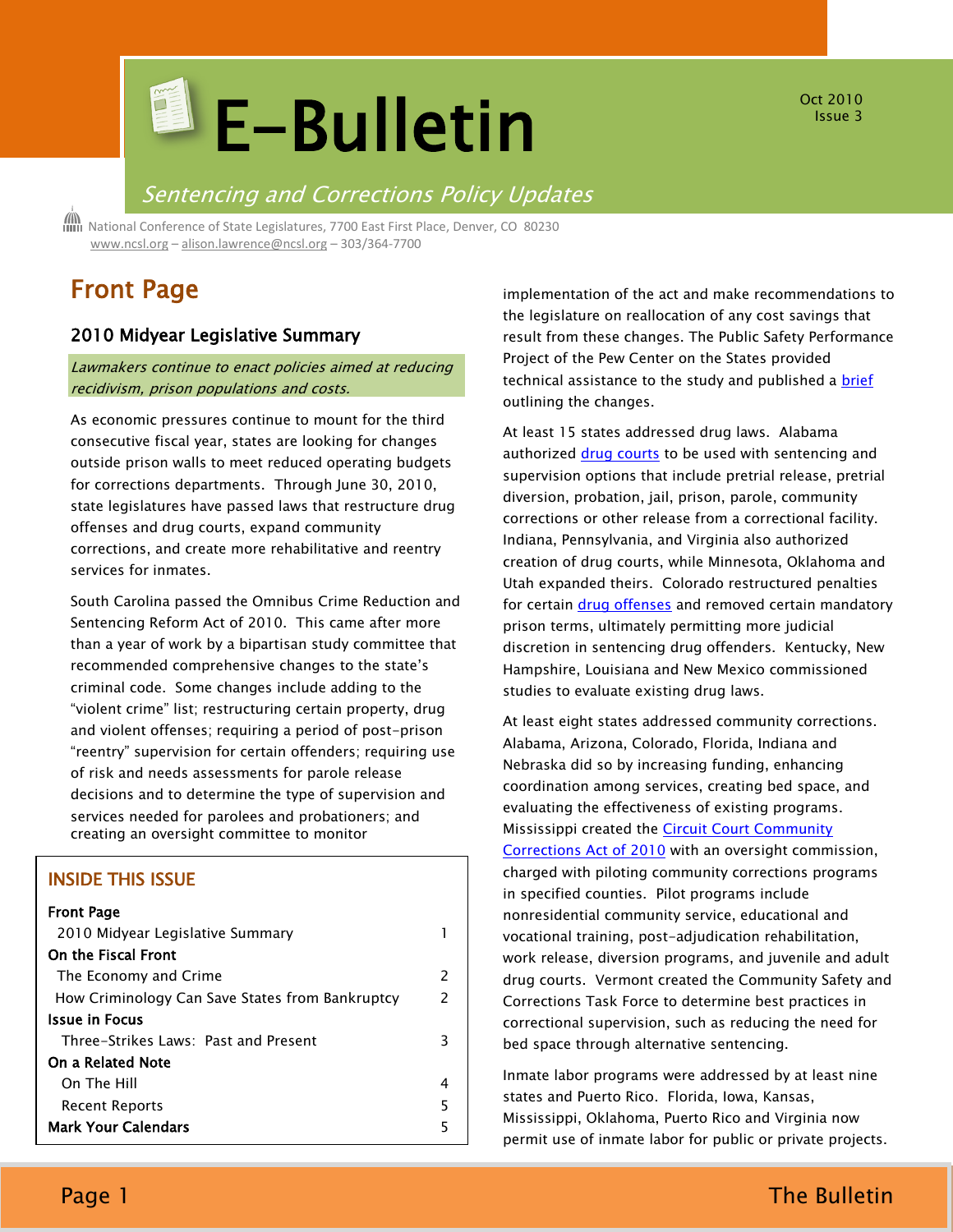#### Front Page from page 1

Work release programs are on the rise as well. Some, like Nebraska's and Virginia's, require inmates to deposit a portion of earned wages in a fund to support the program. Alabama and Kansas authorized new work release programs, while Louisiana commissioned an evaluation of current programs. Kentucky, Minnesota and Utah now require jail inmates to reimburse correctional facilities for some costs associated with their incarceration.

Legislation related to rehabilitation, reentry and transitional services for inmates were enacted in at least 17 states, Puerto Rico and Washington, D.C. Florida encouraged local public safety coordinating councils to develop comprehensive reentry plans and required that rehabilitative community

**NCSL's Sentencing and Corrections Enactment** [Database](http://www.ncsl.org/?TabId=20763) contains detailed summaries of legislation enacted between Jan. 1 and June 30, 2010.

reentry programs be funded through community corrections. Reentry programs include housing assistance, health care, education, substance abuse treatment and employment. Hawaii now requires soon-to-be-released inmates who are parents to participate in programming related to family and parenting issues. Iowa appropriated funds to its Department of Workforce Development for an offender reentry program that will provide employment skills training.

# On The Fiscal Front

# The Economy and Crime

# A criminology professor's take on how the current economic recession affects crime rates.

On July 26, at the 2010 NCSL Legislative Summit, the NCSL Law and Criminal Justice Committee hosted a presentation on crime and the [economy](http://www.ncsl.org/Portals/1/documents/standcomm/sclaw/CrimeandEconomy.pdf) by [Richard Rosenfeld,](http://www.umsl.edu/~ccj/faculty/rosenfeld.html) curator's professor in the Department of Criminology at the University of Missouri-St. Louis.

Rosenfeld said the current economic recession is a break from the past in that crime rates generally do not increase across the board, and that information related to drug markets suggests drug activity has not increased during this recession. While it is unknown how police force reductions have affected crime rates, it is likely that now-diminishing justice program stimulus funds have helped state and local jurisdictions maintain operations.

Rosenfeld explained how research explores the relationship between the economy and crime, noting that, while perception of a poor economy is seen to correlate with robbery rates, those rates change irrespective

to the economy and consumer pessimism. He said the historic crime drops in the 1990s can be attributed mainly to demographics – baby boomers have aged – are aging out of crime-prone years. Rapidly increasing incapacitation rates also likely contributed in the short-run to crime drops, but with other longerterm consequences, he said.

He described mechanisms that link property crimes to economic conditions, including such things as unemployed people being at home, thus creating fewer opportunities for daytime home burglaries. On the other hand, a down economy usually improves markets for illegal goods, perhaps provoking crimes in areas outside of low-income neighborhoods where they normally thrive.

Rosenfeld recommended to lawmakers that they use crime data in policy development, but cautioned against data that are untimely and inadequate in providing for comparative assessments. Statelevel crime statistical units are the best source for timely information on a state's crime rates, according to Rosenfeld, while the state-to-state

comparative data provided by the FBI's Uniform Crime Reports are valuable but not timely enough. He also cautioned that, as states develop and debate policy, gaps in information often are filled by criminal justice interest groups.

More information about the [Law and](http://www.ncsl.org/default.aspx?tabid=20479)  [Criminal Justice Committee's](http://www.ncsl.org/default.aspx?tabid=20479)  [Legislative Summit sessions,](http://www.ncsl.org/default.aspx?tabid=20479) as well as [Richard Rosenfeld's power point](http://www.ncsl.org/Portals/1/documents/standcomm/sclaw/CrimeandEconomy.pdf), are available on the NCSL website.

\_\_\_\_\_\_*\_*\\_\_\_\_\_\_\_\_\_

# How Criminology Can Save States from Bankruptcy

22222222222

Identifying the "power few" in the criminal population and pushing the right criminological buttons might keep states out of the red.

The National Institute of Justice interviewed Lawrence Sherman, PhD, about the relationship between the economy and crime. The [video and a](http://www.ojp.usdoj.gov/nij/multimedia/video-sherman.htm)  [transcript of the interview,](http://www.ojp.usdoj.gov/nij/multimedia/video-sherman.htm) divided into five sections, are available on the NIJ's website and summarized on the next page.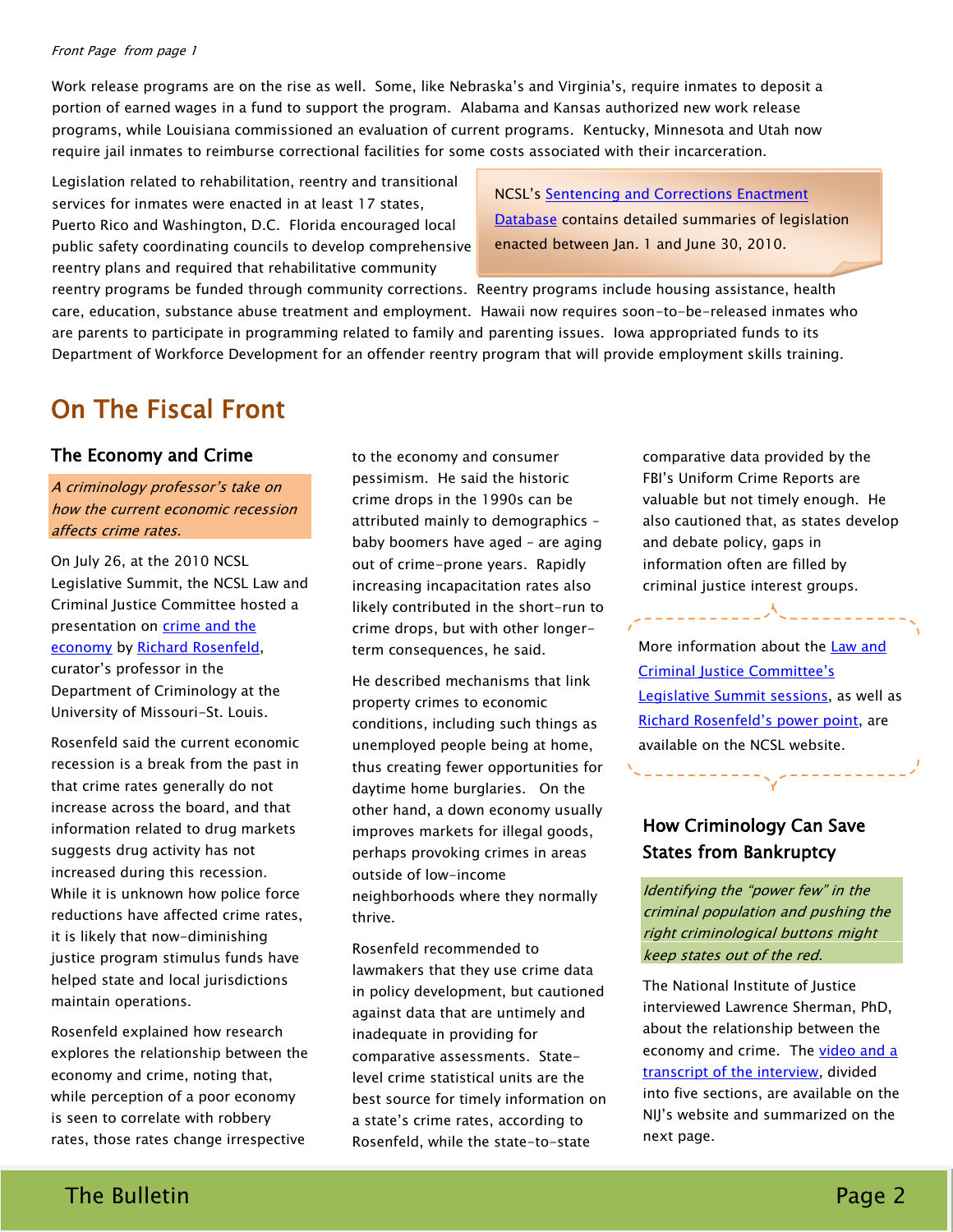# Segment 1: The "Power Few" and "Push-Button" **Criminology**

Dr. Sherman suggests that applying popular economic theory to criminology might be a key to helping states balance their criminal justice budgets. Push-button criminology requires identifying the "power few"-the small handful of criminals who commit the majority of offenses—and adjusting sentencing policies to target this group. Ultimately, Dr. Sherman says, we must incapacitate certain offenders and reallocate criminal justice funds to better support crime prevention through increased police presence.

#### Segment 2: The Crime Harm Index

The right question to ask regarding crime rates, Dr. Sherman says, is not whether it is going up or down, but how the crime adds up—what is the overall harm to society? He compares this "crime harm index" to the gross domestic product and challenges the Bureau of Justice Statistics to implement such an index to accurately inform the nation on U.S. crime rates.

#### Segment 3: Crime and Justice Research Needs to Evaluate Cost-Effectiveness

Dr. Sherman recommends that researchers include cost data in studies and research grants that systematically review the criminal justice system so that governments can better determine what crime prevention efforts they can afford and how much they want to spend. Reiterating that only a handful of offenders are committing a large number of crimes, he again suggested that one more cost-effective strategy would be to "reconfigure [the criminal justice] portfolio" by reducing prison spending, increasing investments in policing, and managing those investments "more aggressively in the direction of the strategies that are effective."

## Segment 4: The Role of the Federal Government in Solving Crime and Justice Problems

Because of its large-scale economy, Dr. Sherman argues that the federal government should play a much larger role in research and development of strategies to transform criminal justice operations at all levels. He recommends considering criminal justice as an integrated multi-governmental effort.

#### Segment 5: Criminological Forecasting

Dr. Sherman suggests using criminological forecasting, coupled with more selective incarceration, to better maintain crime rates. He argues it may be more accurate to forecast crime rates than to allow judges and

prosecutors to determine incarceration based on a rap sheet that may accurately reflect the likelihood that an offender will return to a life of crime.

NCSL gratefully acknowledges the U.S. Department of Justice, Office of Justice Programs, National Institute of Justice, for allowing us to reproduce, in part or in whole, the video, "Interview with Lawrence Sherman, Ph.D. - Less Prison, More Police, Less Crime: How Criminology Can Save the States from Bankruptcy." The opinions, findings, and conclusions or recommendations expressed in this video are those of the author(s) and do not necessarily represent the official position or policies of the U.S. Department of Justice or NCSL.

# Issue in Focus

# Three-Strikes Laws: Past and Present

In the mid-1990s, "three strikes and you're out" were buzzwords in sentencing reform. Fifteen years later, states continue to enact and amend three-strikes laws, reexamining penalties that are best suited to crack down on habitual offenders.

#### Early Three-Strikes Laws: 1993 – 1995

"Three strikes and you're out" for habitual offenders was coined and successfully carried out in the 1993 fall elections in Washington, where voters approved the Persistent Felony Offender Act. It required life without the possibility of parole for third-time serious felony offenders.

Three-strikes laws generally require a prison term for habitual or persistent offenders. However, the number and types of crimes that trigger a three-strikes sentence, as well as the length of the prison term, differ from state to state.

Nearly all states have some type of sentence enhancement that applies to habitual offenders, and many states have mandatory minimum provisions that apply to repeat offenders of violent crimes. The threetime loser notion caught on in the early 1990s; 24 states passed laws between 1993 and 1995.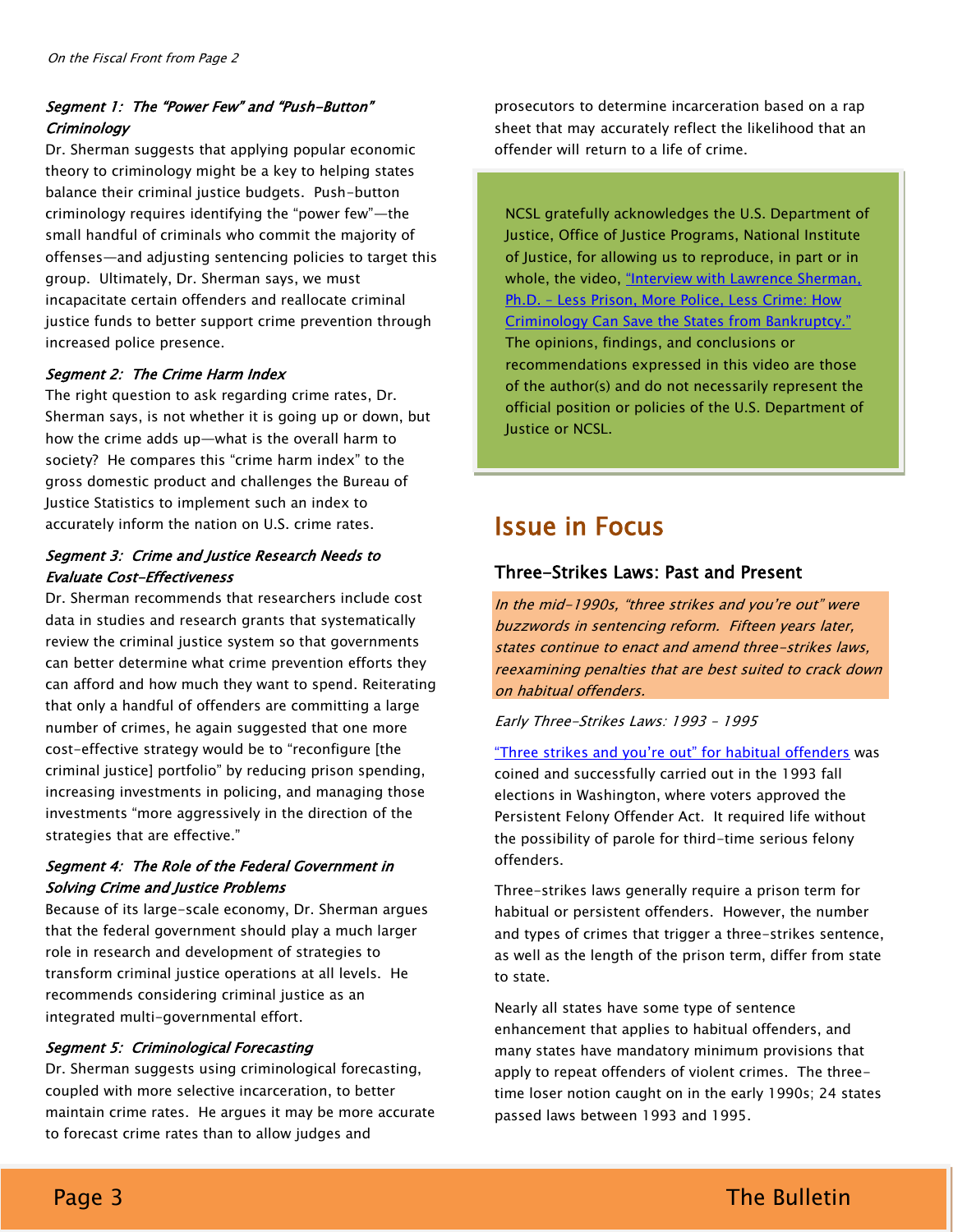#### Issue in Focus from Page 3

In 1994, California, Colorado, Connecticut, Georgia, Indiana, Kansas, Louisiana, Maryland, New Mexico, North Carolina, Tennessee, Virginia and Wisconsin enacted "three-strikes"-type laws. An additional 10 states—Arkansas, Florida, Montana, North Dakota, New Jersey, Nevada, Pennsylvania, South Carolina, Utah and Vermont—passed laws in 1995.

#### Current Three-Strikes Laws

Of the 24 states that enacted threestrikes laws during the early 1990s, at least 16 have since made notable changes. In particular, states eliminated life without parole penalties and replaced mandatory sentences with sentencing ranges. However, three-strikes laws in at least eight states—Arkansas, Georgia, New Mexico, North Dakota, Tennessee, Utah, Vermont and Virginia—remain as first enacted.

Gaining notoriety on several criminal justice issues, [South Carolina's 2010](http://www.pewcenteronthestates.org/initiatives_detail.aspx?initiativeID=59845)  [Omnibus Crime Reduction and](http://www.pewcenteronthestates.org/initiatives_detail.aspx?initiativeID=59845)  [Sentence Reform Act](http://www.pewcenteronthestates.org/initiatives_detail.aspx?initiativeID=59845) modified the state's three-strikes law. The new law eliminated the requirement that three-strikes penalties are mandatory. Under the state's threestrikes laws, punishment for twoand three-strikes convictions can be terms up to life without parole. The act also adds certain crimes—such as attempted murder, first degree assault and battery by a mob, second degree assault and battery by a mob, and assault and battery of a high and aggravated nature—to the list of "most serious offenses" that are punishable under the three-strikes statute. Certain offenders that are within three years of release now are eligible for parole or work release.

Like South Carolina, at least 10 other

states—Colorado, Connecticut, Florida, Kansas, Louisiana, Maryland, Montana, Nevada, New Jersey, and Wisconsin—have increased judicial discretion in three-strikes sentencing. In Florida, for example, judges are not required to apply penalties to two-strikes offenders; rather, they may penalize an offender up to a certain maximum, depending on the underlying offense.

At least seven states—Indiana, Louisiana, Montana, Nevada, New Jersey, North Carolina, and Wisconsin—have eliminated the possibility of life without parole or narrowed the circumstances under which the court can impose a life without parole sentence for threestrikes offenses. Montana eliminated life without parole, replacing it with sentencing ranges and also allowing the judge to impose fines. Under Nevada's updated three-strikes law, an offender can be eligible for parole after a minimum prison term is served. North Carolina's life without parole sentence and review for parole eligibility after 25 years served provisions were eliminated. Instead, the law requires that the sentence for habitual offender status run consecutively with the sentence for the underlying felony conviction.

At least eight states have created sentencing ranges under their threestrikes laws. Connecticut changed its three-strikes sentencing from mandatory maximum prison terms to minimum and maximum ranges, depending on the offense. Nevada added several sentencing ranges to those available for third-strike offenders in addition to the life sentence requirements in the original law. Louisiana requires a determinate sentence, but provides ranges within which the sentence

must fall, depending on whether it is a second or third conviction and on the applicable sentence for the underlying offense. Pennsylvania maintained its mandatory minimum sentences, but added mandatory maximum sentences for two- and three-strikes provisions to carry a minimum prison term that is double the length of the mandatory minimum.

Since California's three-strikes law passed in 1994, the Legislature has removed the mandatory life sentence penalty (that required at least 25 years be served) for third-strike offenders. The law now requires offenders to serve a prison term three times that for the underlying offense, 25 years, or the term for the underlying offense plus any sentence enhancements, whichever is the greatest of the three. More than 15 years after initial popularity, states such as California continue to review and refine their three-strikes laws.

# On A Related Note

# On the Hill

# National Criminal Justice Commission Act

On July 27, 2010, the U.S. House of Representatives passed the **National** [Criminal Justice Commission Act of](http://thomas.loc.gov/cgi-bin/bdquery/z?d111:H.R.5143:)  [2010](http://thomas.loc.gov/cgi-bin/bdquery/z?d111:H.R.5143:) (HR 5143), which would establish a national, bipartisan commission to conduct a comprehensive evaluation of the nation's criminal justice system and offer recommendations for reform in areas including sentencing policy, incarceration rates, law enforcement, crime prevention, substance abuse, corrections and reentry. A [Senate](http://thomas.loc.gov/cgi-bin/bdquery/z?d111:SN00714:)  [version,](http://thomas.loc.gov/cgi-bin/bdquery/z?d111:SN00714:) S. 714, currently is pending. The NCSL Law and Criminal Justice